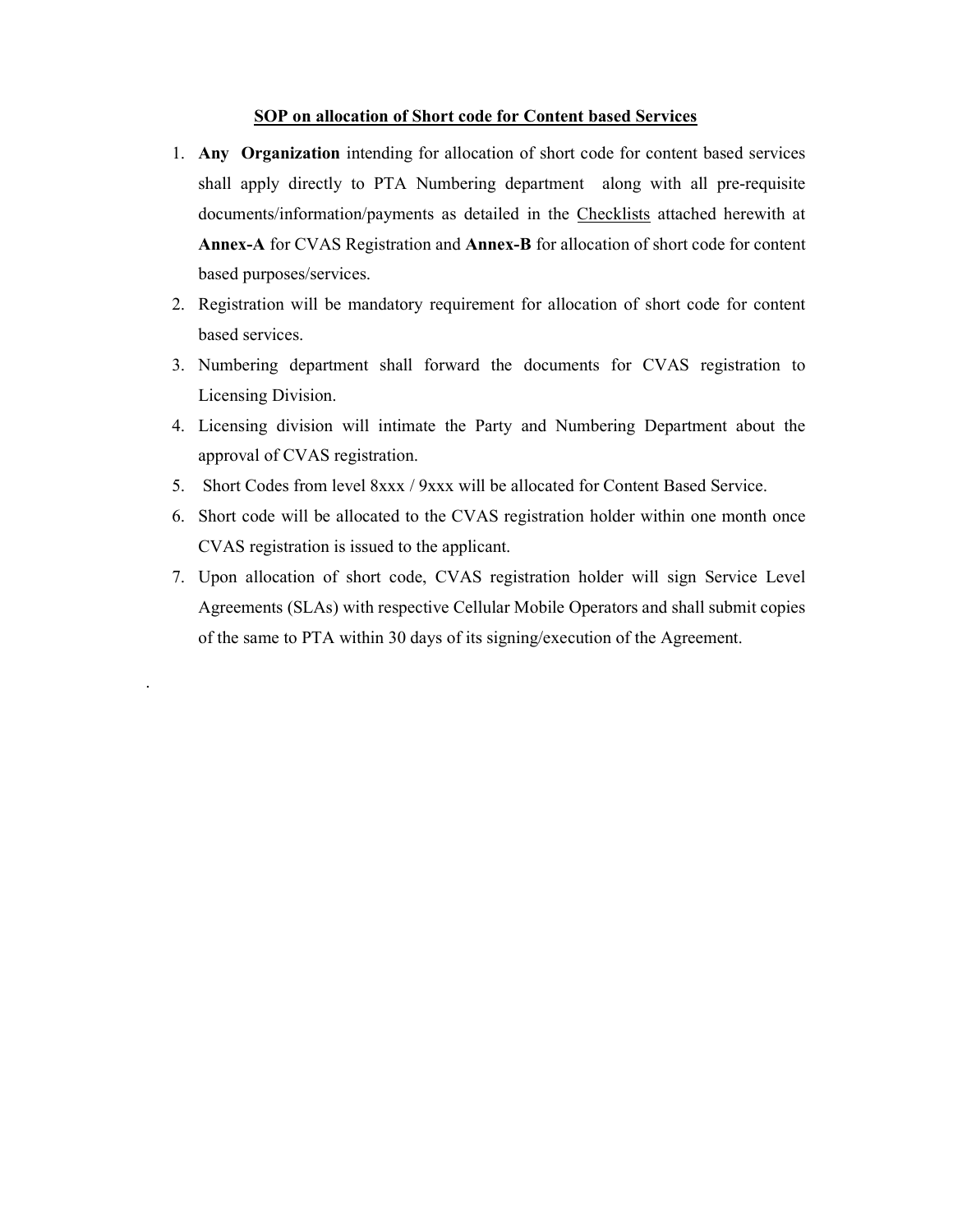## Annex-A

# CHECK LIST FORM (TO BE SUBMITTED WITH THE CVAS APPLICATION)

|    | S.No. Items                                                                                                                                                               | Check $(V)$ if | No. of | PTA use only |
|----|---------------------------------------------------------------------------------------------------------------------------------------------------------------------------|----------------|--------|--------------|
|    |                                                                                                                                                                           | attached       | Pages  |              |
|    | Covering letter addressed to DG (Licensing), PTA HQsF-                                                                                                                    |                |        |              |
| 1. | 5/1, Islamabad.                                                                                                                                                           |                |        |              |
| 2. | <b>Forms:-</b>                                                                                                                                                            |                |        |              |
|    | a. Authorization Letter on Covering Letter in favor of contact<br>person/director/member/BoD etc for correspondence with<br>PTA.                                          |                |        |              |
|    | b. Applicant Profile Form                                                                                                                                                 |                |        |              |
|    | c. Category Selection Form                                                                                                                                                |                |        |              |
|    | d. Detail of all directors/ members/ BoDs etc showing names,<br>designations, mailing addresses, contact numbers, emails and<br>directorship in other companies (if any). |                |        |              |
| 3. | Application Processing/ Registration Fee (Rs 10000 in<br>favour of Pakistan Telecommunication Authority)                                                                  |                |        |              |
|    | <b>True Copies of Legal Documents (by SECP)</b>                                                                                                                           |                |        |              |
| 4. | i. Certificate of Incorporation                                                                                                                                           |                |        |              |
|    | ii. Memorandum & Article of Association                                                                                                                                   |                |        |              |
|    | iii. Form-29                                                                                                                                                              |                |        |              |
|    | <b>Documents Issued By Organizations Other Than</b><br><b>SECP</b> (where Applicable)                                                                                     |                |        |              |
|    | a. Firms                                                                                                                                                                  |                |        |              |
|    | i. Form-C (issued by Registrar of Firms)                                                                                                                                  |                |        |              |
|    | ii. Partnership deed                                                                                                                                                      |                |        |              |
| 5. | b. Trust                                                                                                                                                                  |                |        |              |
|    | i. Trust Deed registered                                                                                                                                                  |                |        |              |
|    | ii. Detail of trustees                                                                                                                                                    |                |        |              |
|    | c. NGOs                                                                                                                                                                   |                |        |              |
|    | i. Certificate of registration issued by concerned<br>authority duly attested                                                                                             |                |        |              |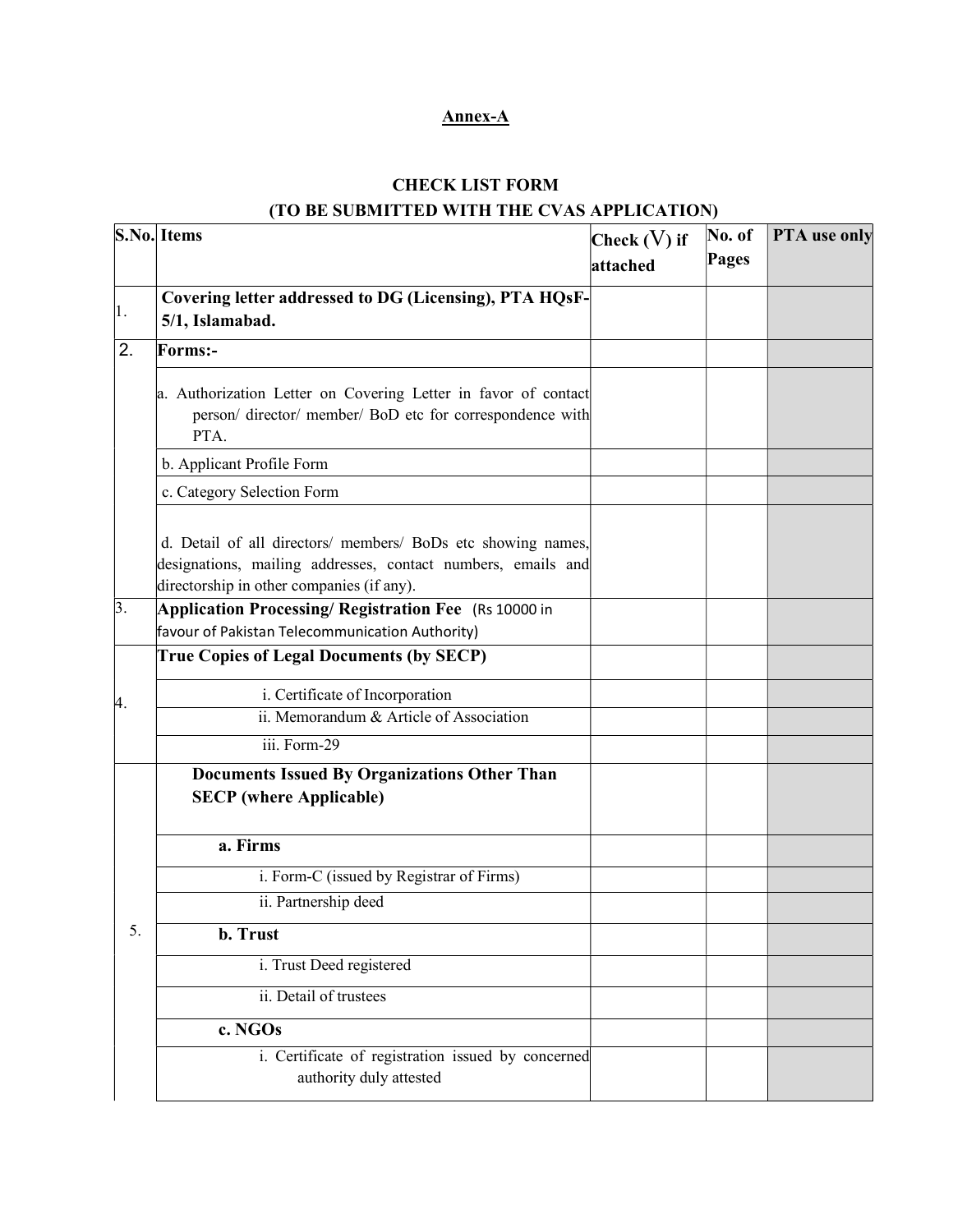| ii. Memorandum & articles of association, byelaws<br>etc  |  |  |
|-----------------------------------------------------------|--|--|
| d. Govt. Departments                                      |  |  |
| i. Application signed/authorized by Head of<br>department |  |  |

|     | ii. Contact person on behalf of the department                                                                                                                                                                                                                                                              |  |  |
|-----|-------------------------------------------------------------------------------------------------------------------------------------------------------------------------------------------------------------------------------------------------------------------------------------------------------------|--|--|
|     | iii. Copy of mandate/scope/charter under which the<br>proposed services will be provided.                                                                                                                                                                                                                   |  |  |
|     | e. Individual<br>i. Proof of Identity                                                                                                                                                                                                                                                                       |  |  |
| 6.  | Attested Copies of Computerized National Identity Card<br>a.<br>for Pakistani national<br>shareholder<br>directors/board<br>of directors/trustees/members etc.<br>Attested copies of Passports of foreign nationals duly<br>b.<br>attested by MoFA after security clearance.                                |  |  |
| 7.  | Undertaking on duly notarized stamp paper:<br>That neither the applicant Company nor its shareholder<br>a.<br>directors are defaulter(s) of PTA and any bank in Pakistan.<br>In the case of NGO and trusts members of the Board have<br>b.<br>never been declared insolvent or convicted by a court of law. |  |  |
| 8.  | Bio-data<br>of key management<br>personnel<br>(CEO/CTO/Directors /Board/members etc)                                                                                                                                                                                                                        |  |  |
| 9.  | (For CVAS License Applicants Only)<br>Brief Description of the Applicant's Business Plan Including Bank<br>statement in the name of the applicant, 3 to 5 years business plan<br>(projected balance sheet, profit and loss account, cash flow<br>statement, project cost).                                  |  |  |
| 10. | Network Plan showing: a.<br>Type of Services<br> b.<br>Purpose<br>Mechanism for provision of services<br>c.<br>Subscription procedure and promotion campaign details<br>d.<br>(For CVAS Registration applicants)                                                                                            |  |  |
| 11. | Copy of Service Level Agreement(s) with operator(s) for SMS<br>Aggregator Services (For CVAS Registration Applicants).                                                                                                                                                                                      |  |  |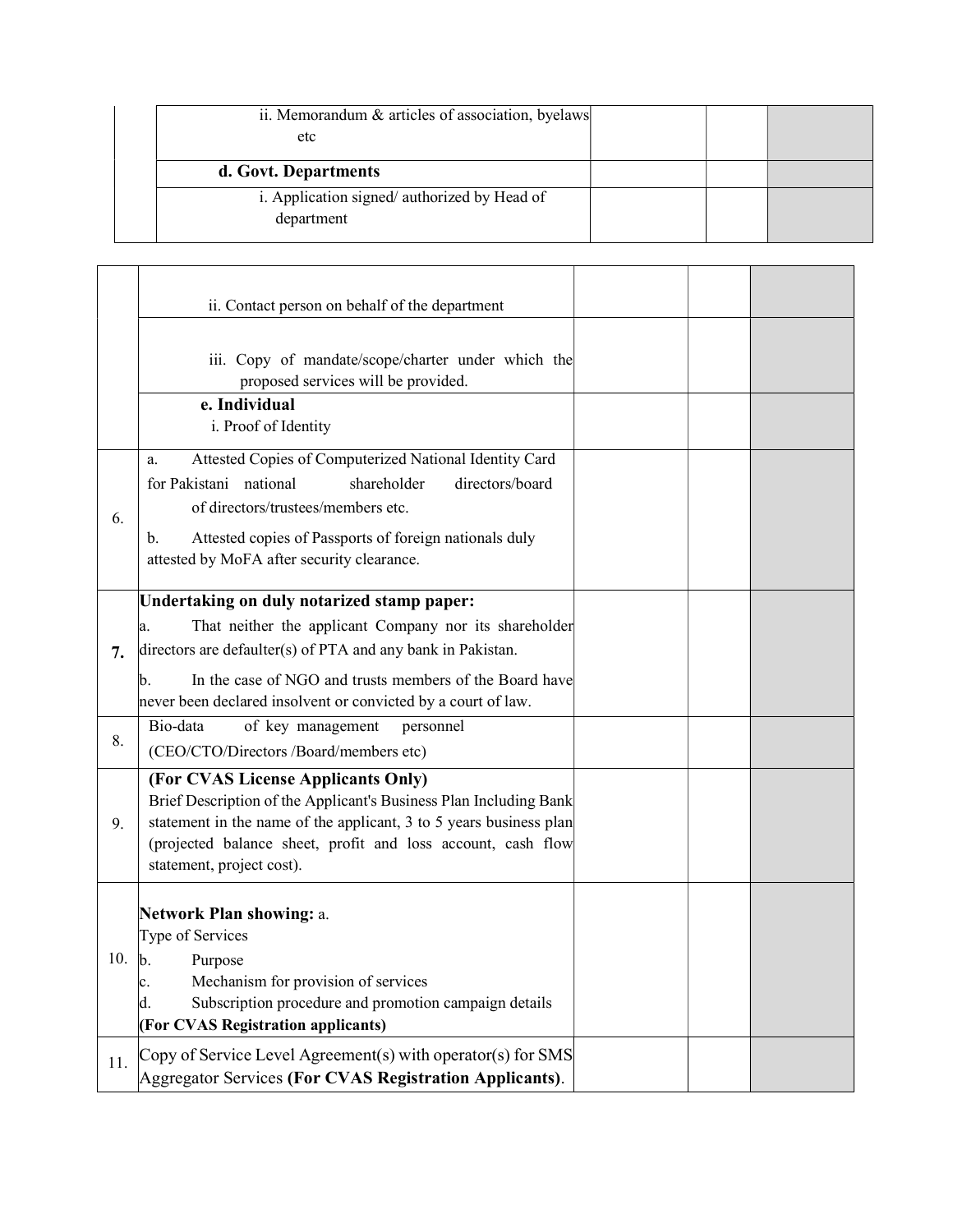#### Notes:

- \* A Defaulter of PTA can't apply for any license. The shareholders/members of the defaulter company/trust/NGO etc cannot have ownership of any amount in the new company/trust/NGO applying for any telecom service.
- \* The Authority reserves the rights to require any other documents/information from the applicant. Mere submission of documents does not make the applicant eligible for license Submission of all above documents/information is mandatory for evaluation of license application

### 12. Undertaking

### UNDERTAKING

We the Directors of --- < Company Name >---------- solemnly undertake that:

a. Neither the applicant Company nor its shareholder directors are defaulter(s) of PTA and any bank in Pakistan.

(Name of Person) **Director** 

Signature\_\_\_\_\_\_\_\_\_\_\_\_\_\_\_

(Name of Person) Director

Signature\_\_\_\_\_

(Name of Person) CEO

Signature\_\_\_\_\_\_\_\_\_\_\_\_\_\_\_

Stamp and Signature Attested by Notary Public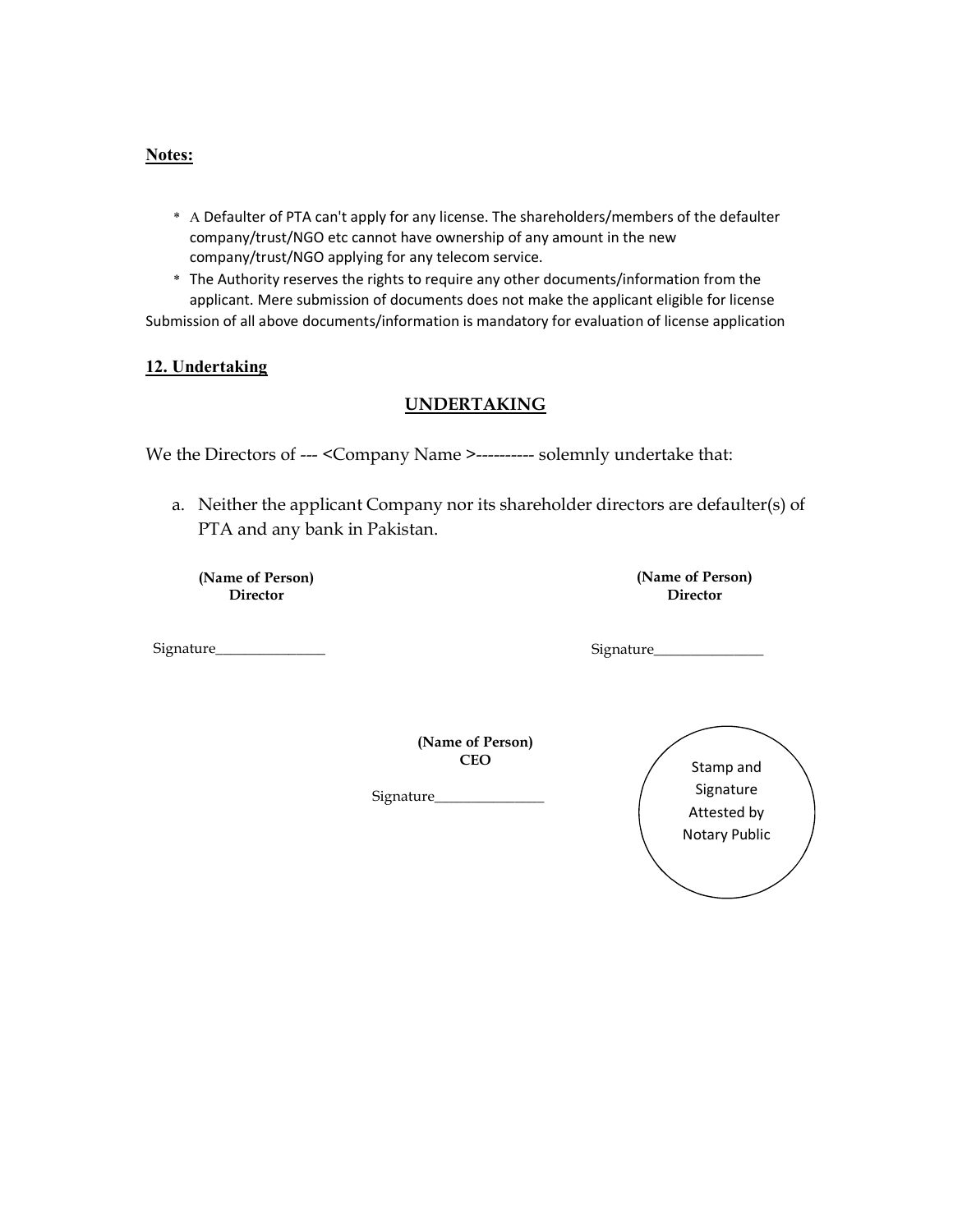Annex B



## PAKISTAN TELECOMMUNICATION AUTHORITY (Directorate of Numbering & Type Approval) Headquarter, Sector F-5/1, Islamabad

# Application Form for Allocation of Short Code for Content Based Services

# 1. Company Name

# 2. Contact Person (Name & Designation)

# 3. Postal Address

| Tel |  |  |  |  |  |  |       | Cell No |  |  |  |  |  |  |  |  |  |  |  |  |  |
|-----|--|--|--|--|--|--|-------|---------|--|--|--|--|--|--|--|--|--|--|--|--|--|
| Fax |  |  |  |  |  |  | Email |         |  |  |  |  |  |  |  |  |  |  |  |  |  |

- 4. Indicate your Preferred Choice of Short Code (As per Numbering Allocation & Administration Regulations 2011, short codes having length of 4-digits are allocated to Third Party Content Based Service Providers from level 8xxx/9xxx only).
	- $(i)$   $\qquad \qquad$
	- $(ii)$   $\qquad \qquad \qquad$
	- (iii)  $\qquad \qquad \qquad$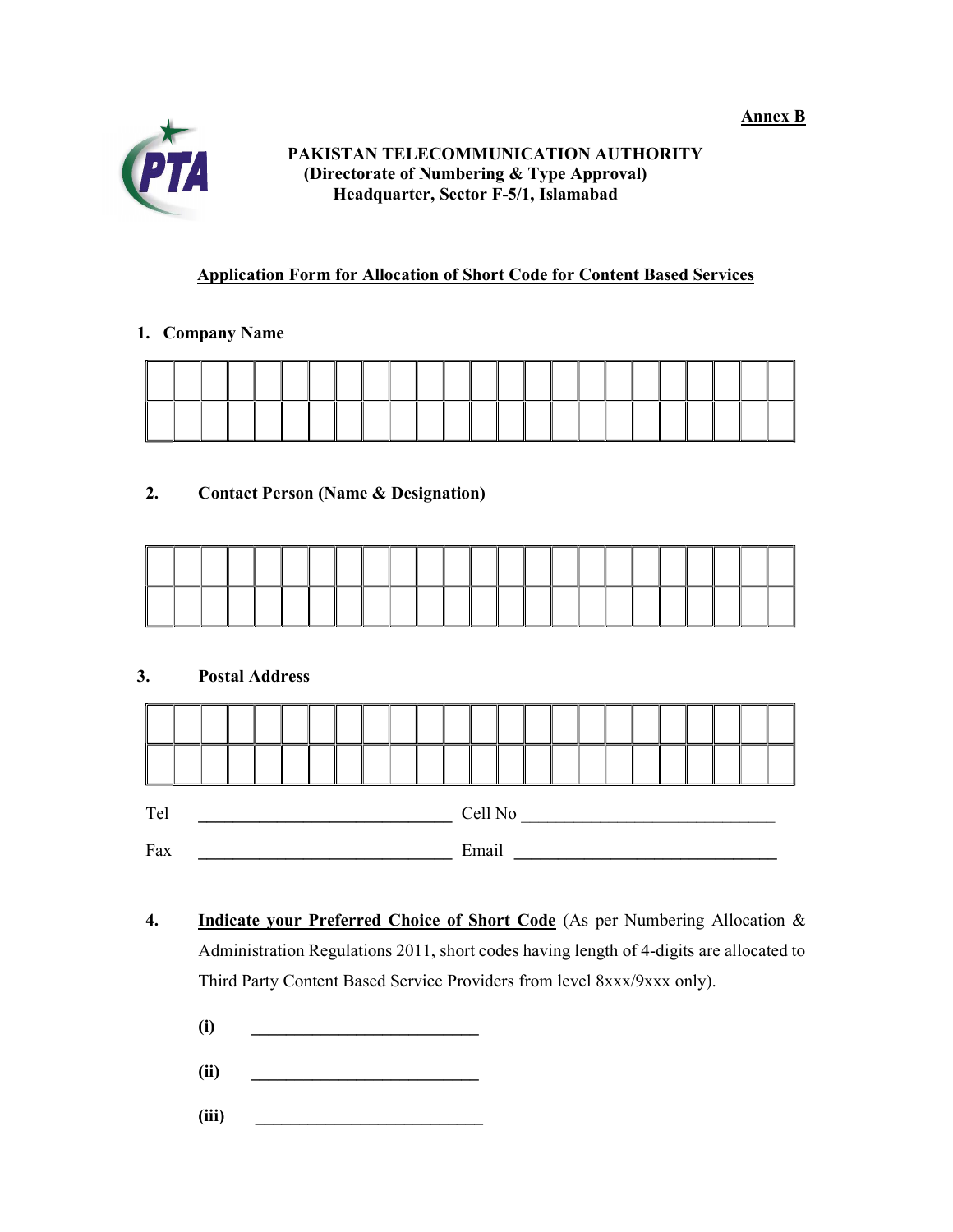### 5. Other Information / Documents Required

- (a) Detailed Description of the planned Service / Purpose for acquiring short code.
- (b) Technical Diagram (End-to-End Connectivity)
- (c) Detailed Technical Literature Connectivity with Cellular Mobile Operators e.g. VPN, SMS Gateway Servers, Web/Application Servers, Database Servers, Firewalls etc.

#### 6. Payment

Payment has to be made through Demand Draft/Pay Order in favour of "Pakistan Telecommunication Authority".

#### (a) Application Processing Fee (Rs.1000)

| DD/PO No.                                 | Dated:        |
|-------------------------------------------|---------------|
| Drawn on Bank                             | <b>Branch</b> |
| (b)<br><b>Annual Number Fee</b> (Rs.5000) |               |
| DD/PO No.                                 | Dated:        |
| Drawn on Bank                             | <b>Branch</b> |

### 7. Undertaking (On Judicial Stamped Paper)

I \_\_\_\_\_\_\_\_\_\_\_\_\_\_\_\_\_\_\_\_\_\_\_ Designation\_\_\_\_\_\_\_\_\_\_\_\_\_\_\_\_\_\_ hereby undertake that: -

- (i) I have been authorized to apply on behalf of [Company Name] for filing application for allocation of short code.
- (ii) Short code will be used only for the service authorized by PTA. No other service will be provided through the allocated short code without prior written approval of PTA.
- (iii) The short code will not be labeled/masked. Alphanumeric IDs may be used for large accounts against allocated short codes for content based services only if approved by the Authority.
- (iv) [Company Name] after having the short code allocated by PTA shall sign Service Level Agreement with each Cellular Mobile Operator separately for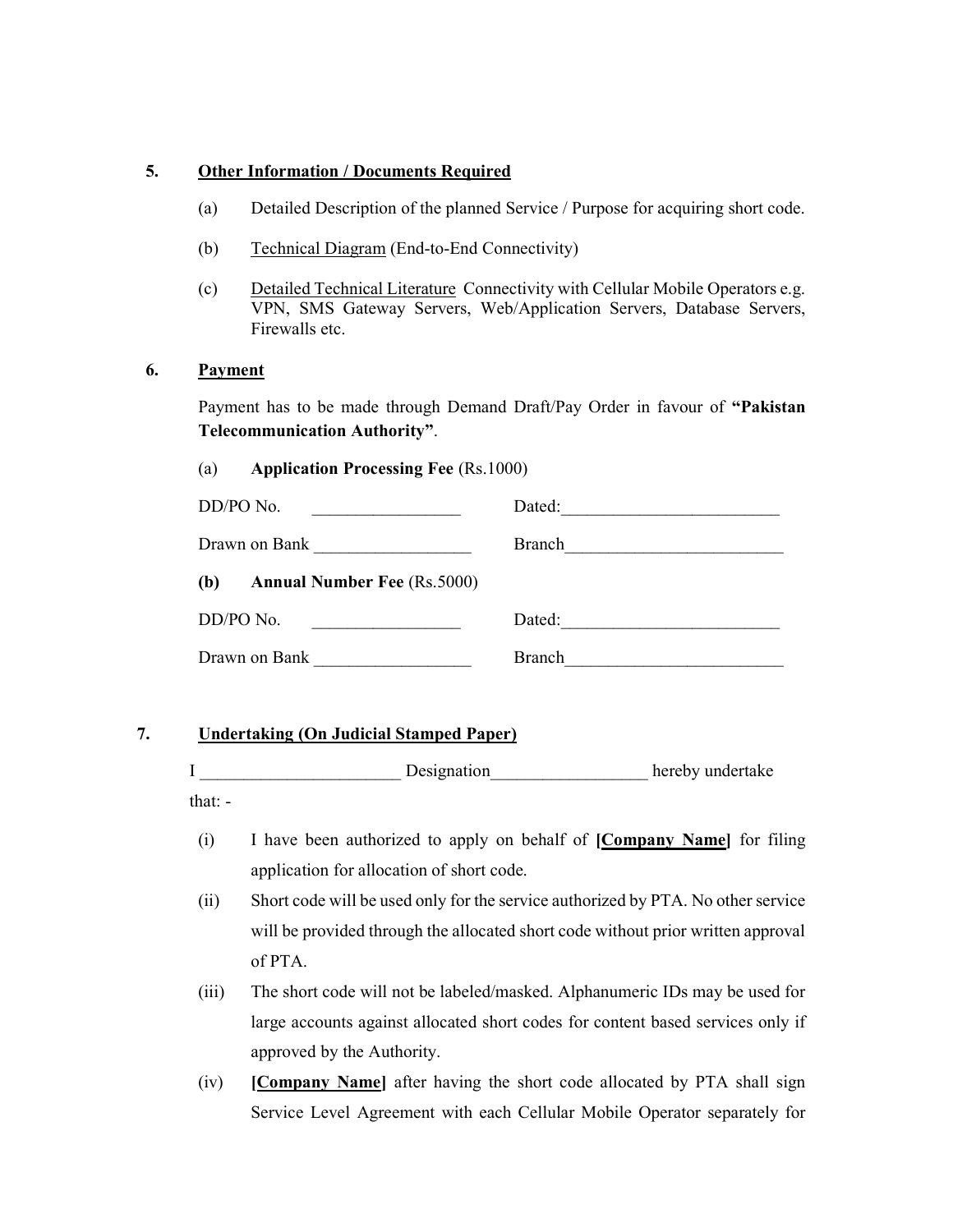provision of Content Based Services and shall provide copies of the same to PTA within 30 days of its execution.

- (v)  $[Comparly Name]$  will apply PTA for extension of the allocated short code by 1/2/3 digits upon its requirement. [Company Name] will not to extend the allocated 4-digit short code in any manner without prior written approval of PTA.
- (vi) [Company Name] will use the allocated short code for offering only those Class Value Added Services as authorized under 'Registration Certificate' or 'CVAS (Voice) License' issued by PTA.
- (vii) [Company Name] shall not use the allocated short code(s) for offering Prize/ Inami / Promotional Scheme / Lottery / Lucky Draw / Game of Chance services etc. to its subscribers. Moreover Night/Chat Packages will not be offered.
- (viii) [Company Name] shall not use the allocated short code(s) for fund raising/charity/donation purposes.
- (ix) **[Company Name]** shall refrain from falsely claiming that the service is able to facilitate winning in Lucky Draw/Game of chance.
- (x) [Company Name] shall clearly advertise the tariff for information and awareness of the general public/subscribers.
- (xi) [Company Name] shall get package offered through the allocated short code approved from PTA as and when tariff regulations are issued by PTA.
- (xii) [Company Name] while providing Content Based Services through the allocated short code shall ensure that its network/system is capable to block SMSs to those subscribers who do not want to receive unsolicited SMSs or block SMSs for packages/services for which instructions are issued by PTA.
- (xiii) Content Based Services offered through the allocated short code(s) will be "Opt-in Service" and SMSs shall be restricted to "Close User Group" i.e. users who Opt-in for the Content Based Services offered through this short code.
- (xiv) The allocated short codes will not be used for spamming / unsolicited messaging / obnoxious communication.
- (xv) [Company Name] shall ensure controlling Spamming, Unsolicited SMS and Obnoxious Communication.
- (xvi) [Company Name] will maintain the Do-SMS-register